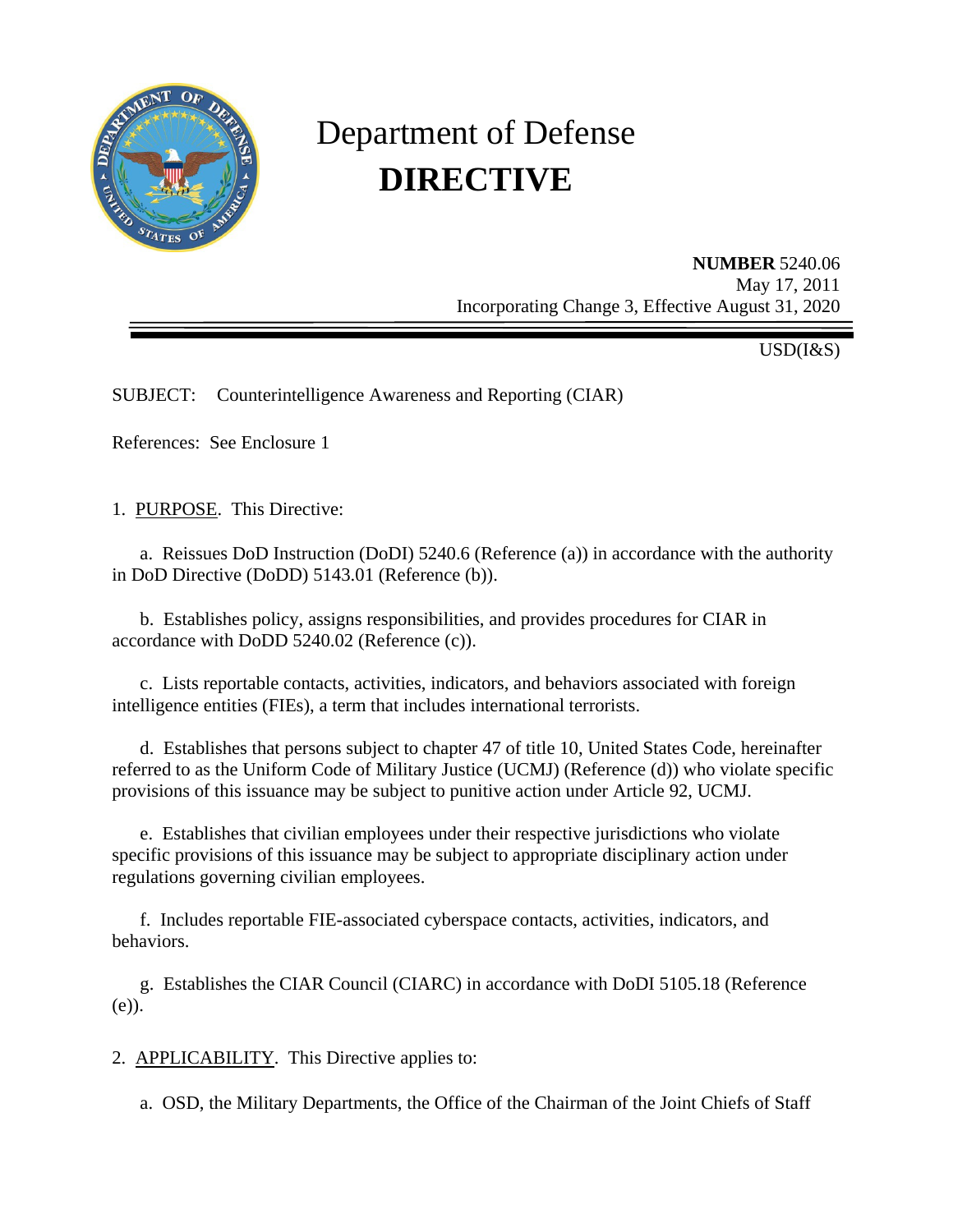and the Joint Staff, the Combatant Commands, the Office of the Inspector General of the Department of Defense, the Defense Agencies, the DoD Field Activities, and all other organizational entities within the DoD (hereinafter referred to collectively as the "DoD Components").

 b. Active and reserve military personnel, as well as DoD civilian employees (hereinafter referred to collectively as "DoD personnel").

 c. The requirements of this Directive will be incorporated into DoD contracts, as appropriate, and made applicable to those contracts.

3. DEFINITIONS. See Glossary.

4. POLICY. It is DoD policy that:

 a. Initial and annual CIAR training on the FIE threat, methods, reportable information, and reporting procedures shall be provided to DoD personnel as outlined in Enclosure 3.

 b. Potential FIE threats to the DoD, its personnel, information, materiel, facilities, and activities, or to U.S. national security shall be reported by DoD personnel in accordance with Enclosure 4.

c. Failure to report FIE threats as identified in paragraph 3.a and section 5 of Enclosure 4 of this Directive may result in judicial or administrative action or both pursuant to applicable law or policy.

 (1) Persons subject to the UCMJ who violate specific provisions of this issuance may be subject to punitive action under Article 92, UCMJ.

 (2) Civilian employees under their respective jurisdictions who violate specific provisions of this issuance may be subject to appropriate disciplinary action under regulations governing civilian employees.

d. The collection, retention, and dissemination of U.S. person information shall be in accordance with DoD 5240.1-R (Reference (f)) and paragraph 3.e. of Enclosure 3 of this Directive.

e. CIAR records shall be maintained in accordance with DoDI 5015.02 (Reference (g)).

5. RESPONSIBILITIES. See Enclosure 2.

6. PROCEDURES. See Enclosures 3 through 5.

7. INFORMATION COLLECTIONS. The information requirement contained in this Directive is exempt from licensing in accordance with Paragraphs 1.b.(3), 1.b.(6), and 1.b.(8) of Volume 1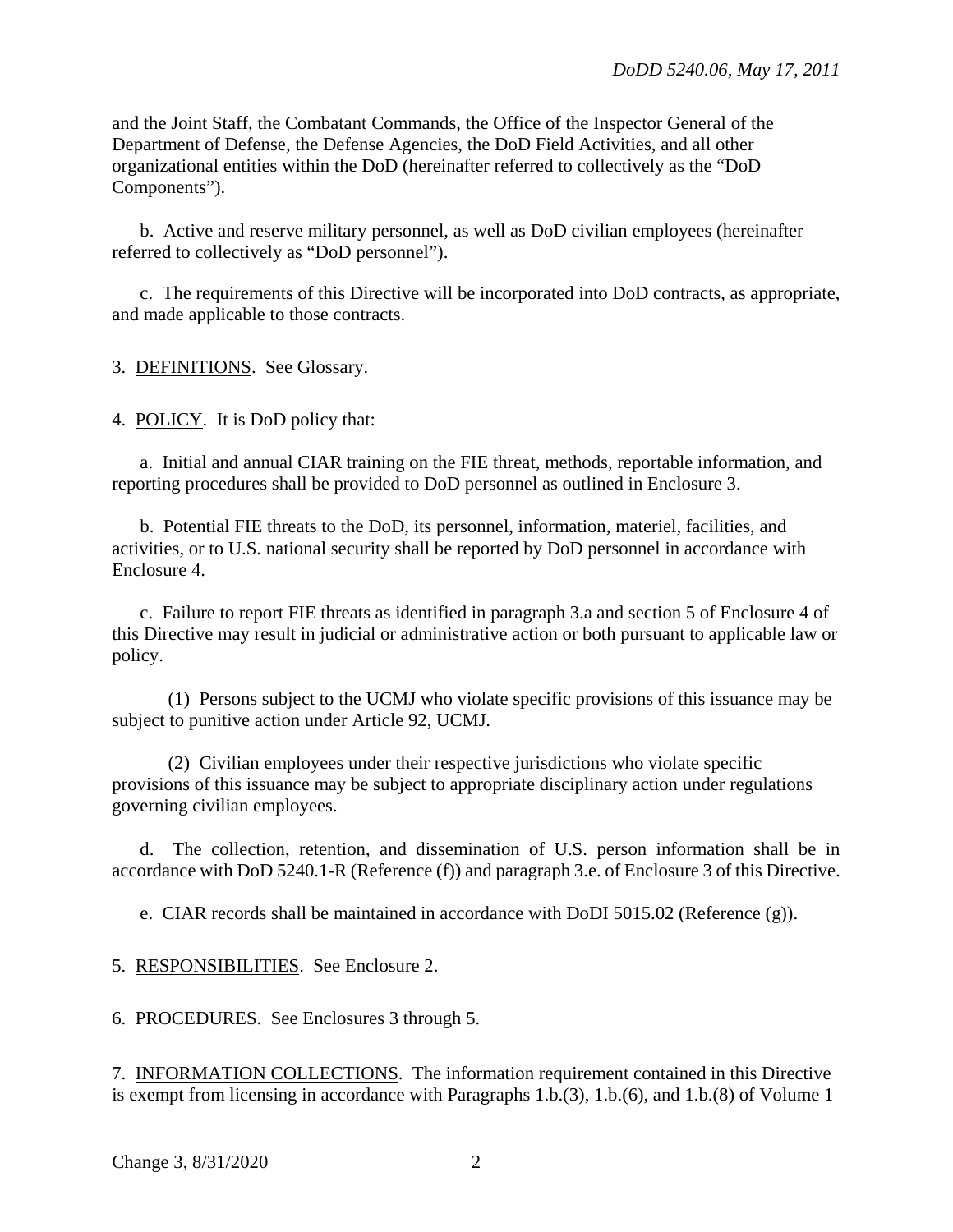of DoD Manual 8910.01 (Reference (h)).

8. RELEASABILITY **Cleared for public release**. This directives is available on the Directives Division Website at https://www.esd.whs.mil/DD/.

9. SUMMARY OF CHANGE 3. This administrative change updates:

a. The title of the Under Secretary of Defense for Intelligence to the Under Secretary of Defense for Intelligence and Security in accordance with Public Law 116-92 (Reference (x)).

b. Administrative changes in accordance with current standards of the Office of the Chief Management Officer of the Department of Defense.

10. EFFECTIVE DATE. This Directive is effective May 17, 2011.

يصر

Deputy Secretary of Defense

Enclosures

- 1. References
- 2. Responsibilities
- 3. Awareness Training
- 4. Reporting
- 5. CIARC

Glossary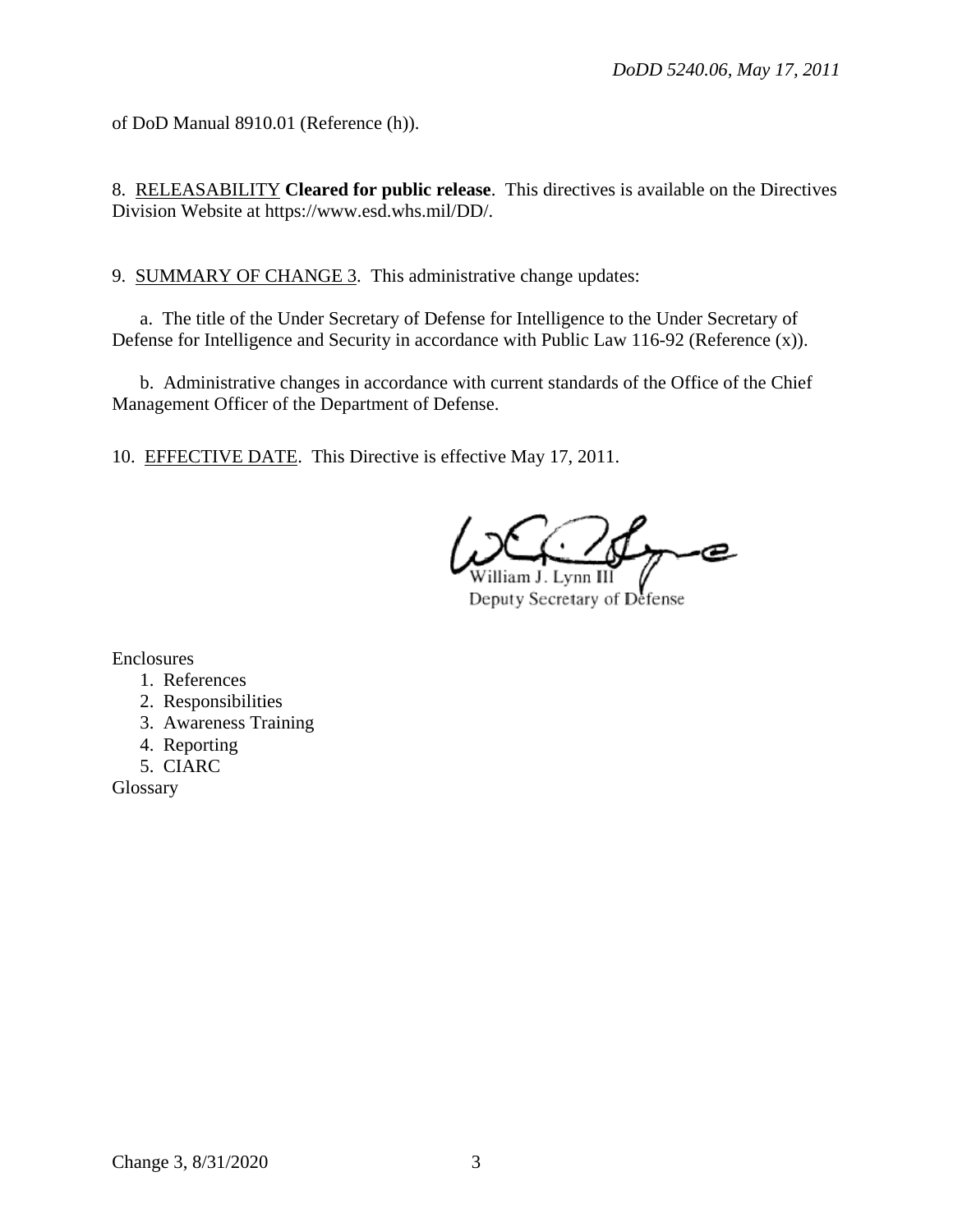# **TABLE OF CONTENTS**

| UNDER SECRETARY OF DEFENSE FOR INTELLIGENCE AND SECURITY       |  |
|----------------------------------------------------------------|--|
|                                                                |  |
| DIRECTOR FOR DEFENSE INTELLIGENCE, COUNTERINTELLIGENCE, LAW    |  |
|                                                                |  |
|                                                                |  |
|                                                                |  |
|                                                                |  |
|                                                                |  |
|                                                                |  |
|                                                                |  |
|                                                                |  |
|                                                                |  |
|                                                                |  |
|                                                                |  |
|                                                                |  |
|                                                                |  |
|                                                                |  |
|                                                                |  |
| REPORTABLE CONTACTS, ACTIVITIES, INDICATORS, AND BEHAVIORS  14 |  |
|                                                                |  |
|                                                                |  |
|                                                                |  |
|                                                                |  |
|                                                                |  |
|                                                                |  |
|                                                                |  |
|                                                                |  |
|                                                                |  |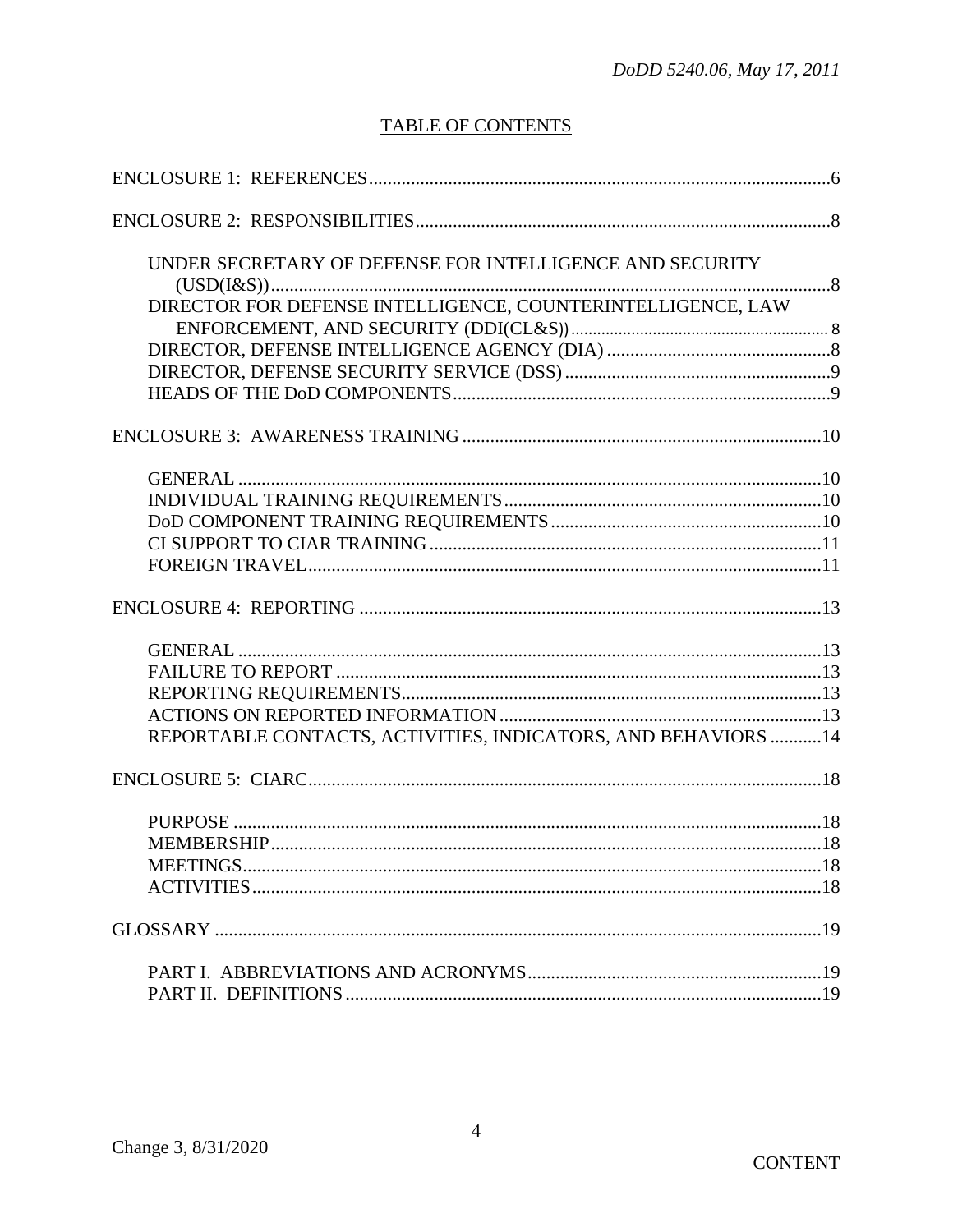## TABLES

- 1. Reportable Foreign Intelligence Contacts, Activities, Indicators, and Behaviors ............14
- 2. Reportable International Terrorism Contacts, Activities, Indicators, and Behaviors .......16
- 3. Reportable FIE-Associated Cyberspace Activities, Indicators, and Behaviors ................16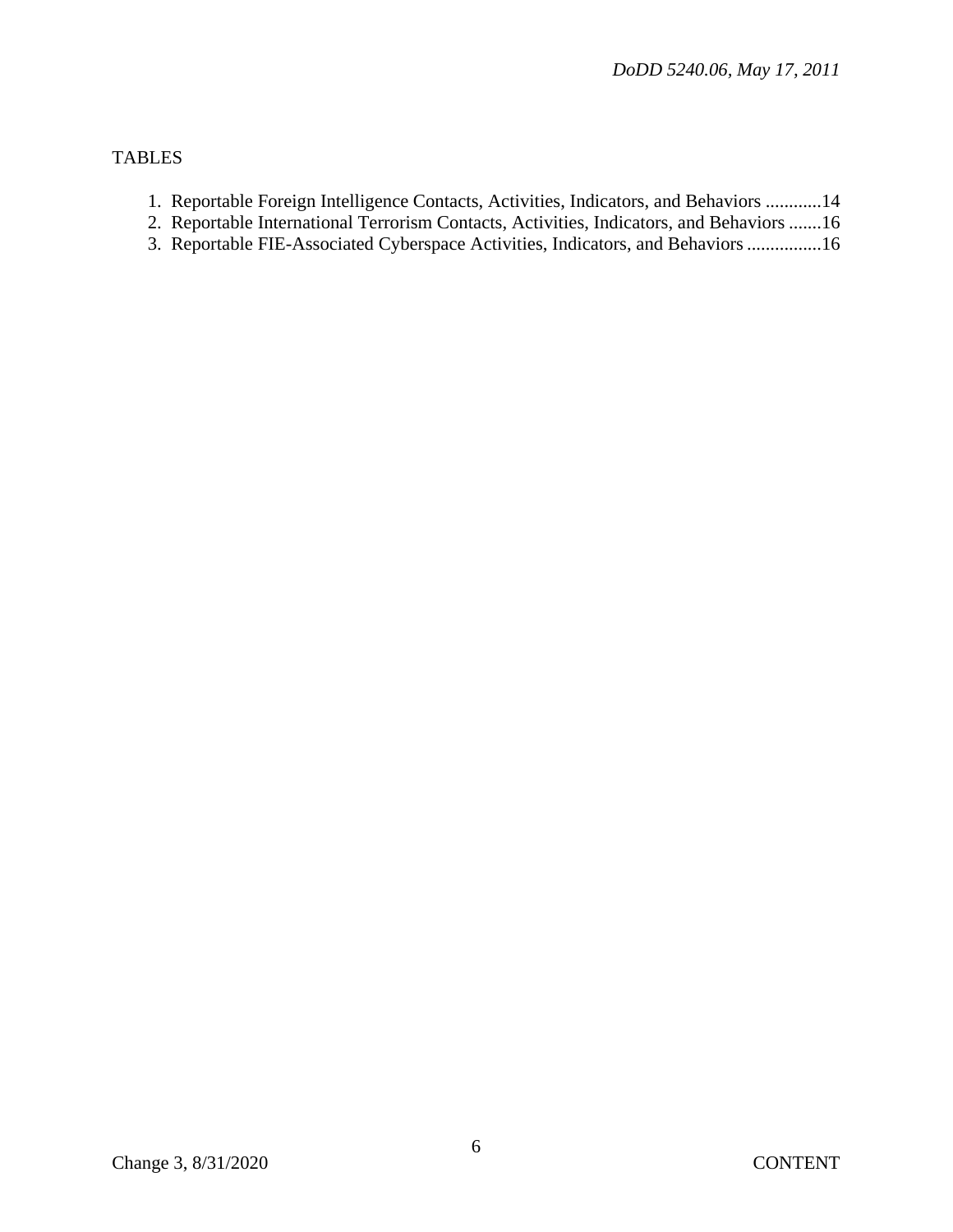## REFERENCES

- (a) DoD Instruction 5240.6, "Counterintelligence (CI) Awareness, Briefing, and Reporting Programs," August 7, 2004 (hereby cancelled)
- (b) DoD Directive 5143.01, "Under Secretary of Defense for Intelligence and Security (USD(I&S))," October 29, 2014, as amended
- (c) DoD Directive 5240.02, "Counterintelligence (CI)," March 17, 2015, as amended
- (d) Chapter 47 of title 10, United States Code (also known as "The Uniform Code of Military Justice")
- (e) DoD Instruction 5105.18, "DoD Intergovernmental and Intragovernmental Committee Management Program," July 10, 2009, as amended
- (f) DoD 5240.1-R, "Activities of DoD Intelligence Components that Affect United States Persons," December 1982
- (g) DoD Instruction 5015.02, "DoD Records Management Program," February 24, 2015, as amended
- (h) DoD Manual 8910.01, Volume 1, "DoD Information Collections Manual: Procedures for DoD Internal Information Collection," June 30, 2014, as amended
- (i) DoD Instruction 5240.04, "Counterintelligence (CI) Investigations," April 1, 2016, as amended
- (j) DoD Instruction S-5240.09, "(U) Offensive Counterintelligence Operations (OFCO) February 2, 2015, as amended
- (k) DoD Instruction S-5240.17, "(U) Counterintelligence Collection Activities (CCA)," March 14, 2014
- (l) DoD Instruction O-5240.21, "Counterintelligence (CI) Inquiries," May 14, 2009, as amended
- (m) Assistant to the President for National Security Affairs Memorandum, "Early Detection of Espionage and Other Intelligence Activities Through Identification and Referral of Anomalies," August 23, 1996<sup>1</sup>
- (n) Assistant Secretary of Defense (Command, Control, Communications, and Intelligence) Memorandum, "Early Detection of Espionage and Other Intelligence Activities Through Identification and Referral of Anomalies," October 15, 1996
- (o) DoD Instruction 3305.11, "DoD Counterintelligence (CI) Training and Certification," August 13, 2015, as amended
- (p) DoD Instruction 3305.12, "Intelligence and Counterintelligence (I&CI) Training of Non-U.S. Persons," October 14, 2016, as amended
- (q) DoD Instruction 2000.12, "DoD Antiterrorism (AT) Program," March 1, 2012, as amended
- (r) DoD Instruction 5200.39, "Critical Program Information (CPI) Identification and Protection Within Research, Development, Test, and Evaluation (RDT&E)," May 28, 2015, as amended
- (s) Director of Central Intelligence Directive 1/20P, "Security Policy Concerning Travel and Assignment of Personnel With Access to Sensitive Compartmented Information (SCI)," December 29,  $1991<sup>1</sup>$  $1991<sup>1</sup>$

 $\overline{\phantom{a}}$ 

<span id="page-5-0"></span><sup>1</sup> Copies are available to authorized users on the Internet at<http://www.intelink.ic.gov/ppr/strategyplanspolicy.intell/>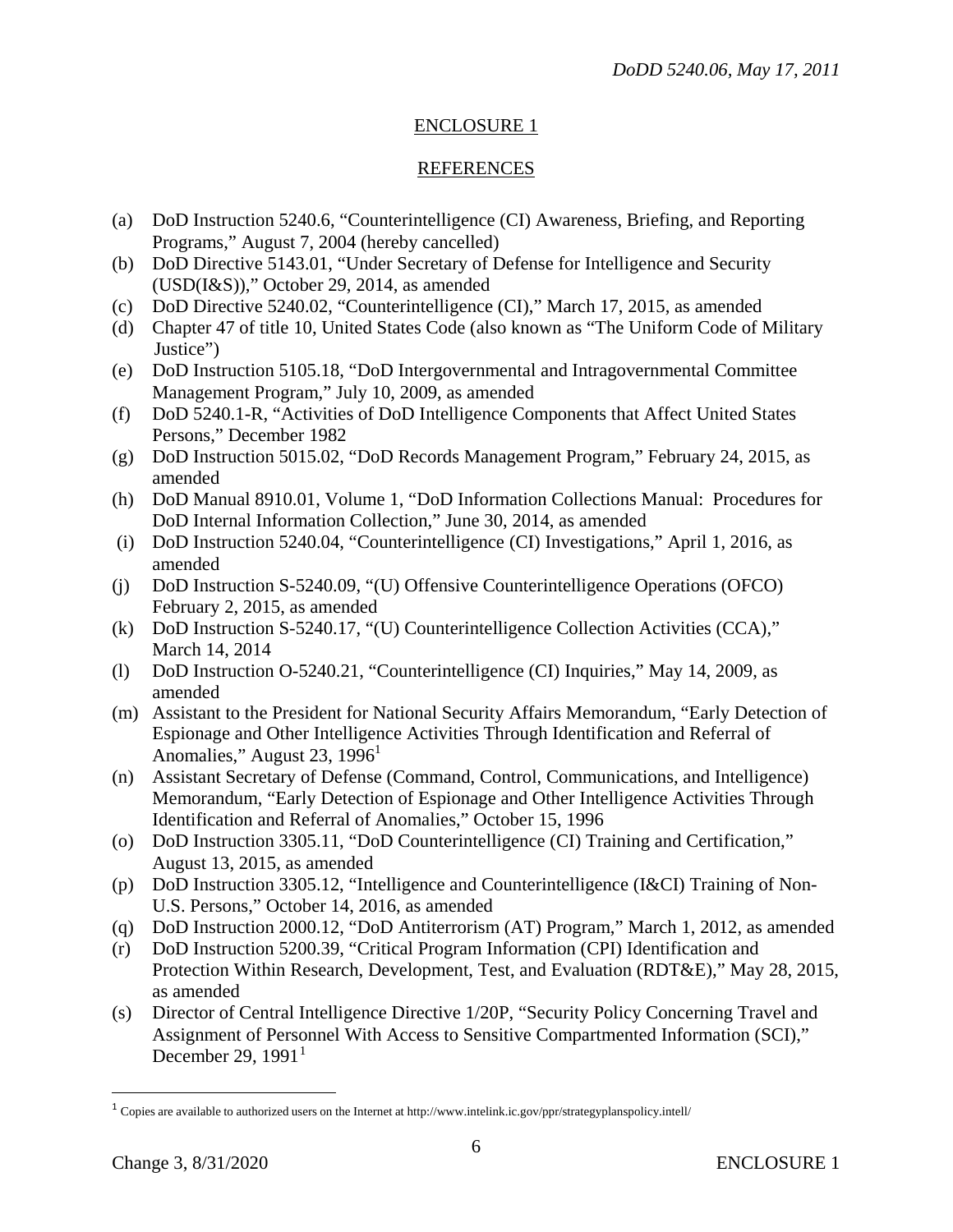- (r) Revision 1 to the DoD Overprint to the National Industrial Security Program Operating Manual Supplement, April 1, 2004
- (u) DoD Manual 5200.01, Volumes 1-3, "DoD Information Security Program," February 24, 2012, as amended
- (v) DoD Instruction 8500.01, "Cybersecurity," March 14, 2014, as amended
- (w) DoD Instruction 5240.10, "Counterintelligence (CI) in the Combatant Commands and Other DoD Components," October 5, 2011, as amended
- (x) Public Law 116-92, "National Defense Authorization Act for Fiscal Year 2020," December 20, 2019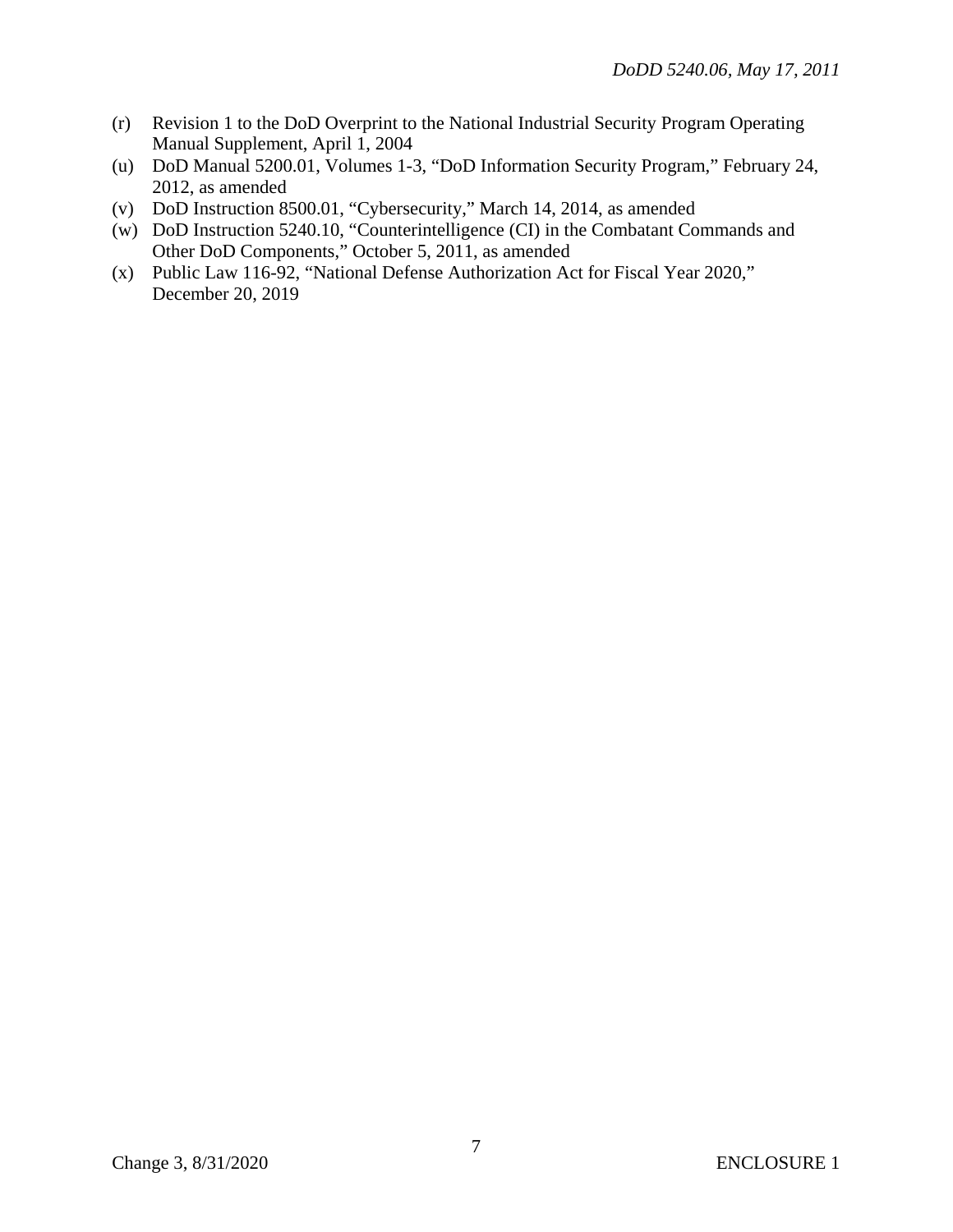#### **RESPONSIBILITIES**

#### 1. UNDER SECRETARY OF DEFENSE FOR INTELLIGENCE AND SECURITY (USD(I&S)). The USD(I&S) shall:

 a. Monitor implementation of this Directive and issue such additional direction and guidance as necessary.

b. Resolve issues concerning CIAR that cannot be resolved by the DoD Components.

#### 2. DIRECTOR FOR DEFENSE INTELLIGENCE, COUNTERINTELLIGENCE, LAW ENFORCEMENT, AND SECURITY (DDI(CL&S)). The DDI(CL&S), under the authority, direction, and control of the USD(I&S), shall:

a. Provide policy oversight of CIAR; develop and recommend CIAR policy to the USD(I&S).

b. Participate in DoD and national-level CIAR forums.

3. DIRECTOR, DEFENSE INTELLIGENCE AGENCY (DIA). The Director, DIA, under the authority, direction, and control of the USD(I&S) and in addition to the responsibilities in section 5 of this enclosure, shall:

a. Provide for centralized management of CIAR.

b. Conduct analysis of FIE threats and disseminate finished products to the DoD Components.

- c. Coordinate, deconflict, and centrally manage CIAR.
- d. Appoint the CIAR functional manager and the Chair to the CIARC.

 e. Report trends, anomalies, and other matters of counterintelligence (CI) interest to the DDI(CL&S) in accordance with DoDIs 5240.04, S-5240.09, S-5240.17, and O-5240.21 (References (i) through (l)); Assistant to the President for National Security Affairs Memorandum (Reference (m)); and Assistant Secretary of Defense (Command, Control, Communications, and Intelligence) Memorandum (Reference (n)).

 f. Coordinate with the appropriate DIA analysis element to analyze information gleaned from CI investigations, operations, collection, and inquiries.

 g. Assist the DoD Components in obtaining finished DIA products for use in Component CIAR training and provide materials to support CI training of DoD personnel in accordance with DoDI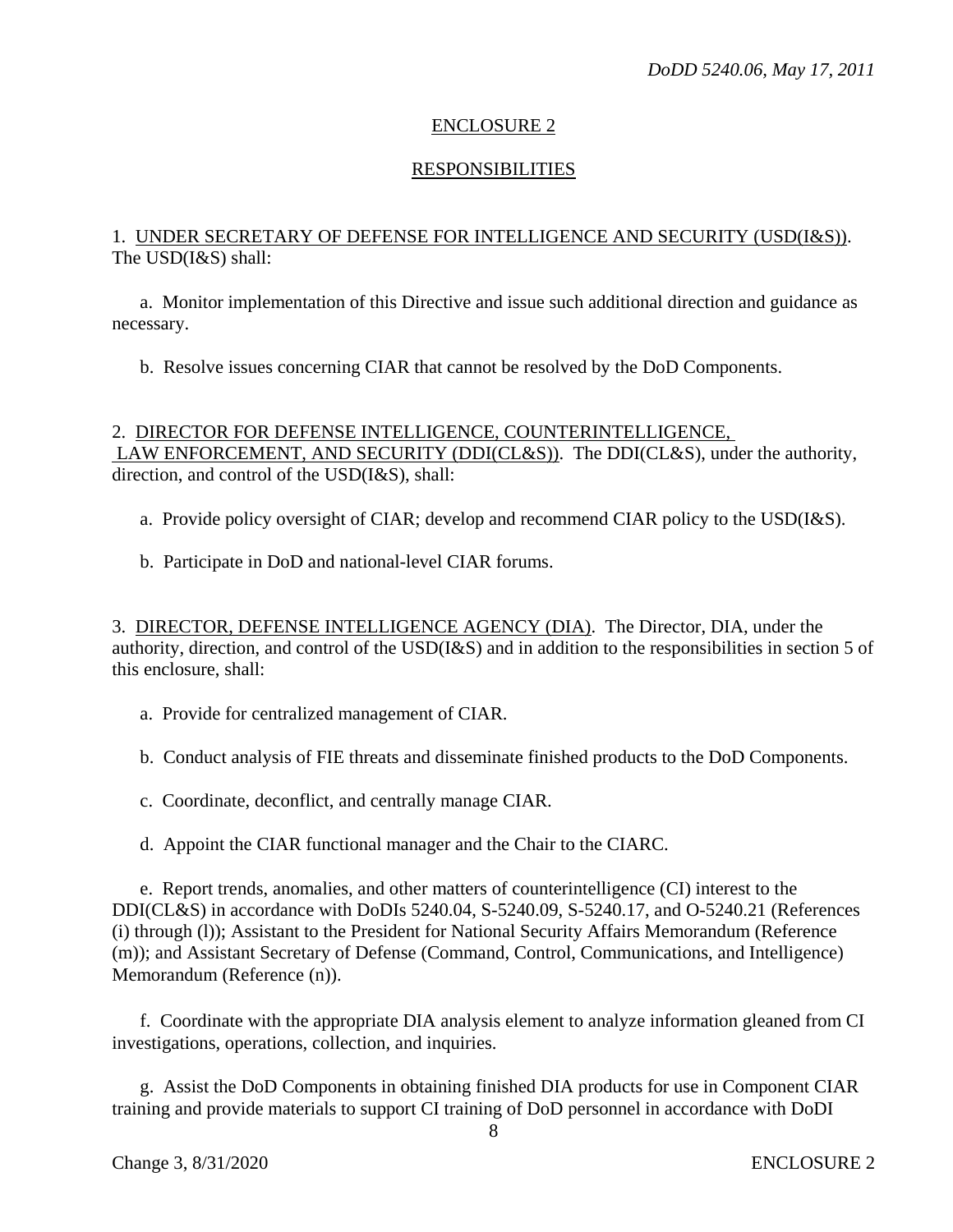3305.11 (Reference (o)) and non-U.S. persons, in accordance with DoDI 3305.12 (Reference (p)).

4. DIRECTOR, DEFENSE SECURITY SERVICE (DSS). The Director, DSS, under the authority, direction, and control of the USD(I&S) and in addition to the responsibilities in section 5 of this enclosure, shall provide CIAR advice and assistance to cleared contractors, in accordance with applicable contracts.

5. HEADS OF THE DoD COMPONENTS. The Heads of the DoD Components shall:

a. Establish and implement a CIAR program within their respective Components.

b. Provide finished intelligence materials to trainers in support of CIAR.

c. Maintain CIAR training records in accordance with Enclosure 3 of this Directive to document participation in annual CIAR training requirements.

d. Report potential FIE threats to their organization's CI element or their supporting Military Department CI Organization (MDCO).

e. Administer judicial or administrative action, as appropriate, pursuant to applicable law or policy when DoD personnel fail to report FIE threats. Persons subject to the UCMJ who violate specific provisions of this Directive may be subject to punitive action under Article 92, UCMJ. Civilian employees under their respective jurisdictions who violate specific provisions of this Directive may be subject to appropriate disciplinary action under regulations governing civilian employees.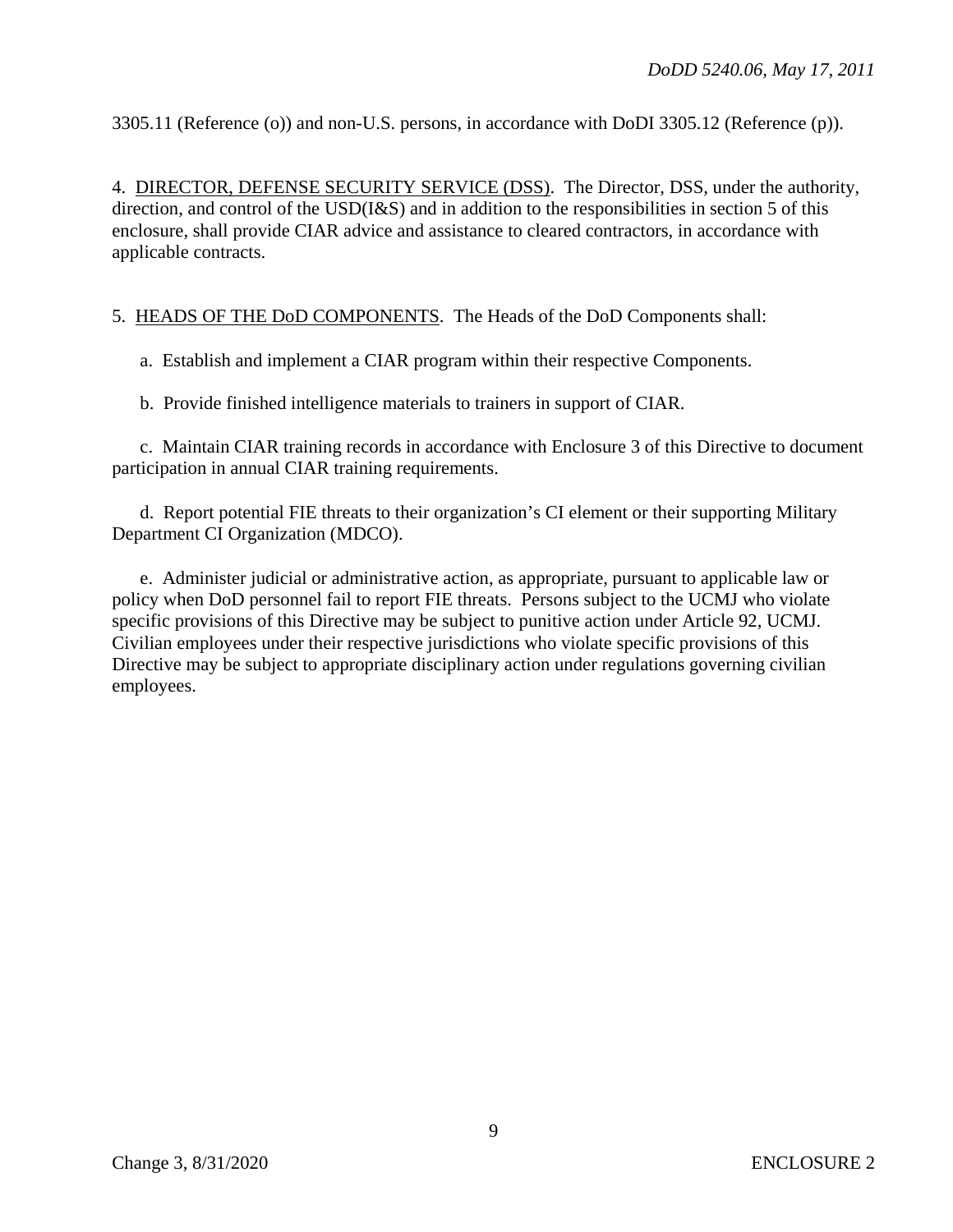#### AWARENESS TRAINING

1. GENERAL. CIAR training shall include instruction on:

a. The threat from FIEs.

b. The methods, also known as "modus operandi," of FIEs.

 c. FIE use of the Internet and other communications including social networking services (SNS).

d. The CI insider threat.

e. Anomalies in accordance with References (l) and (m).

f. Reporting responsibilities regarding foreign travel and foreign contacts.

g. The reporting requirements in Enclosure 4.

#### 2. INDIVIDUAL TRAINING REQUIREMENTS

a. All DoD personnel shall receive CIAR training in accordance with this Directive.

b. Failure to receive training does not relieve individuals from their reporting responsibilities in Enclosure 4 of this Directive.

#### 3. DoD COMPONENT TRAINING REQUIREMENTS. DoD Components shall:

 a. Provide CIAR training to DoD personnel within 30 days of initial assignment or employment to the Component and every 12 months thereafter.

b. Provide CIAR training with a CI-experienced person in a classroom environment.

 (1) When a CI-experienced person is not available, an individual knowledgeable of CIAR may conduct the training; however, the Component shall provide the training materials to the organizational CI element or supporting MDCO for review.

(2) When classroom training is not feasible, provide CIAR training through other media.

 c. Provide CIAR training tailored to their Component's mission, functions, activities, and locations.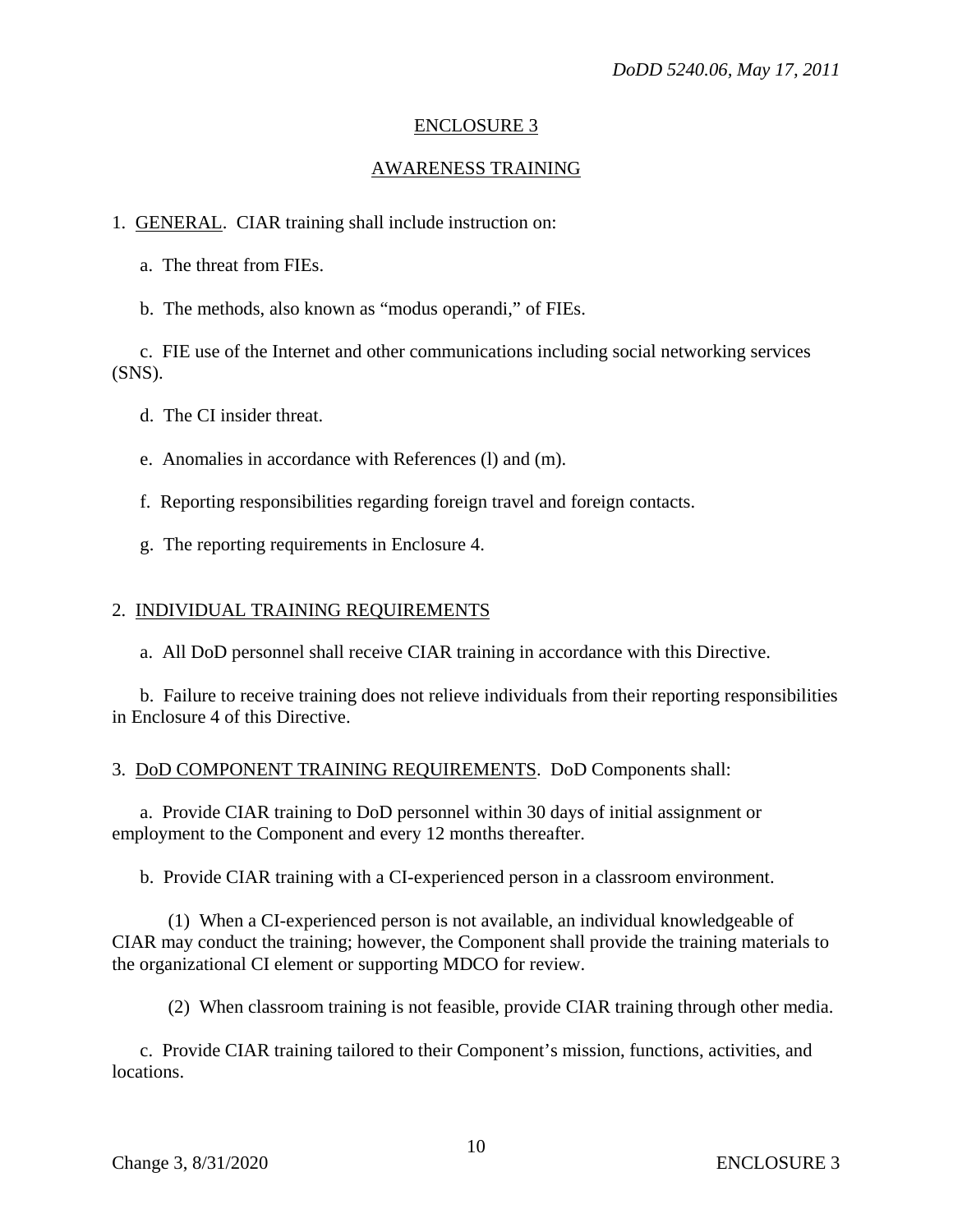d. Record CIAR training in a DoD Component or USD(I&S)-approved CI information system in accordance with Reference (c) and, upon request, make the record available to the supporting MDCO and the CIAR functional manager. The record shall identify the:

(1) Organization receiving the training.

(2) Attendees.

(3) Trainer and his or her organization.

(4) Date(s) of training.

(5) Subject of the training and a summary of the training content.

e. Maintain training records for a period of 5 years in accordance with Reference (e) and other applicable records management policy.

 f. Conduct training in compliance with this Directive in addition to the antiterrorism training requirements of DoDI 2000.12 (Reference (q)).

4. CI SUPPORT TO CIAR TRAINING. The MDCOs and organizational CI elements shall:

 a. Provide their supported Components with assistance to establish and maintain CIAR training.

 b. Upon request and when possible, provide their supported Components with a CIexperienced person to conduct the CIAR training.

 c. When unable to provide a CI-experienced person to conduct training, review Component CIAR training materials for accuracy and completeness.

5. FOREIGN TRAVEL. DoD personnel with access to:

a. Critical program information shall notify their security personnel of all projected foreign travel in accordance with DoDI 5200.39 (Reference (r)). Personnel who travel to overseas locations shall receive foreign intelligence threat briefings and anti-terrorism briefings prior to their departure.

 b. Sensitive compartmented information shall meet their special security obligations, including advance foreign travel notification for official and unofficial travel and receipt of defensive travel briefings, in accordance with Director of Central Intelligence Directive 1/20P (Reference (s)).

c. Special access program information shall notify their security personnel of all projected foreign travel. Such personnel shall receive foreign intelligence threat briefings and anti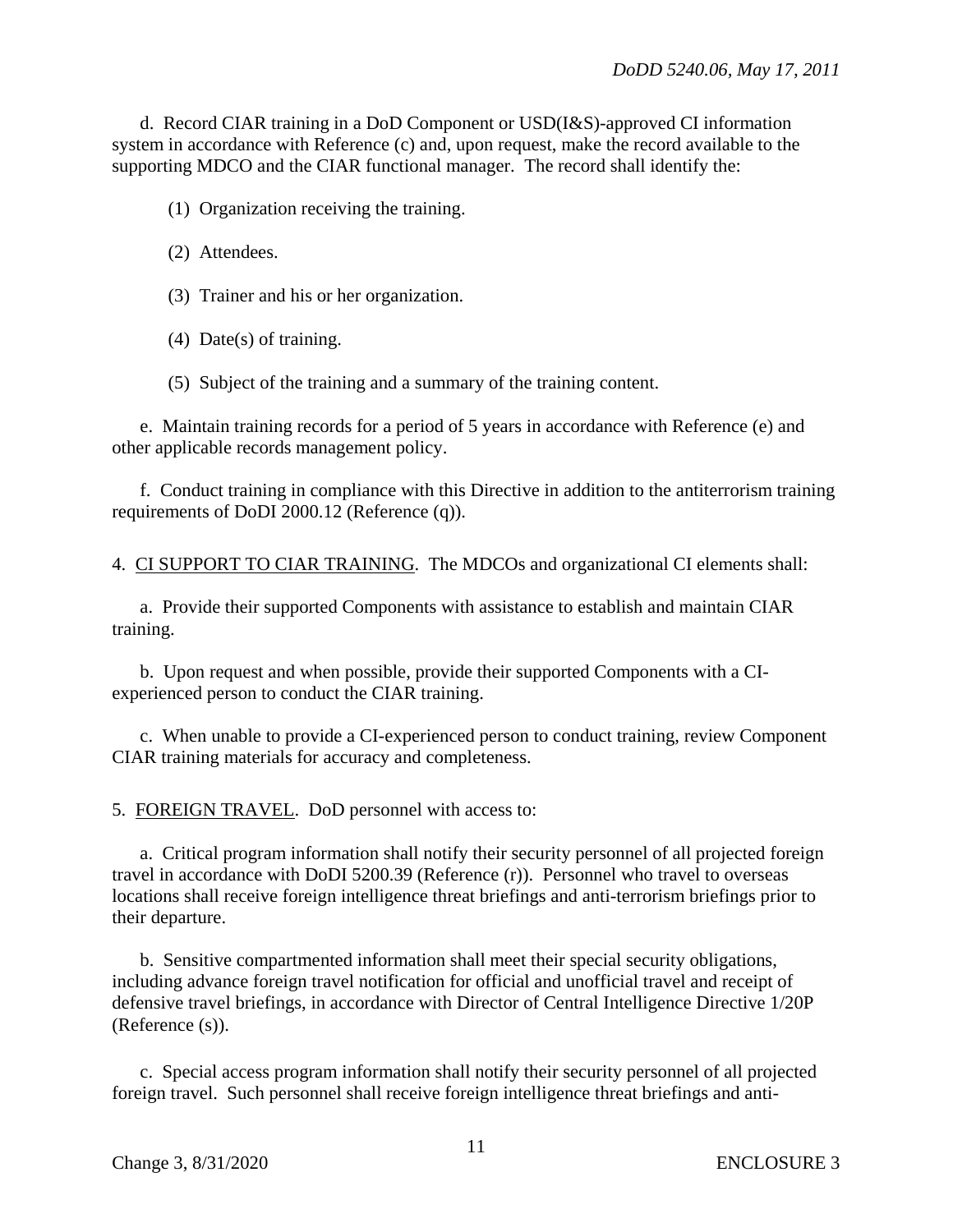terrorism briefings prior to overseas travel in accordance with the DoD Overprint to the National Industrial Security Program Operating Manual Supplement (Reference (t)).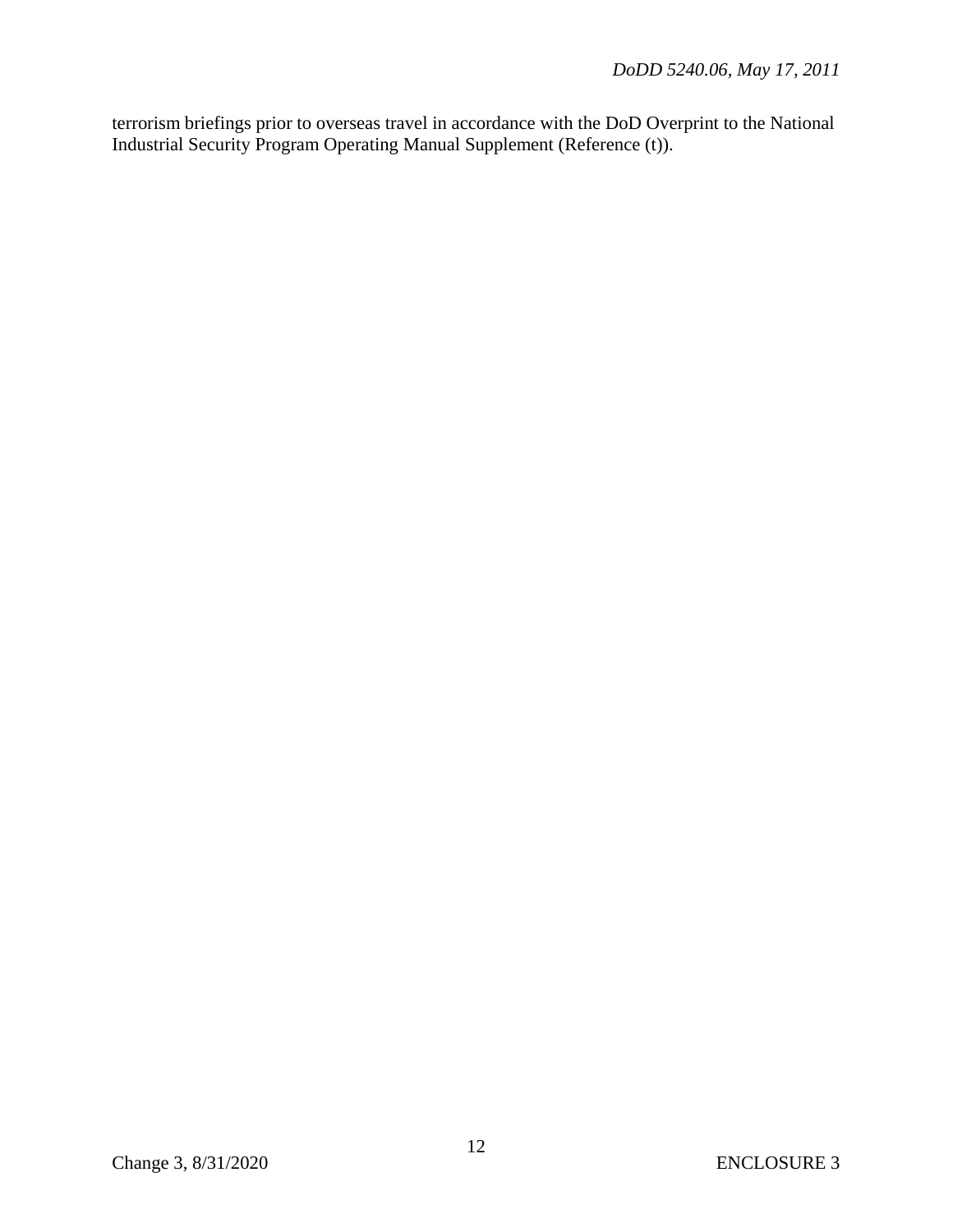#### REPORTING

1. GENERAL. DoD personnel shall report, in accordance with section 3 of this enclosure, the contacts, activities, indicators, and behaviors in section 5 of this enclosure.

2. FAILURE TO REPORT. DoD personnel who fail to report information as required in paragraph 3.a and section 5 of this enclosure that identifies reportable contacts, activities, indicators and behaviors, may be subject to judicial or administrative action, or both, pursuant to applicable law and regulations.

 a. Persons subject to the UCMJ who violate the referenced specific provisions of this Directive may be subject to punitive action under Article 92, UCMJ.

 b. Civilian employees under their respective jurisdictions who violate the referenced specific provisions of this Directive may be subject to appropriate disciplinary action under regulations governing civilian employees.

#### 3. REPORTING REQUIREMENTS

 a. DoD personnel shall report the contacts, activities, indicators, and behaviors stated in section 5 of this enclosure as potential FIE threats against the DoD, its personnel, information, materiel, facilities, and activities, or against U.S. national security.

 b. DoD personnel shall report potential FIE threats to their organization's CI element or their supporting MDCO.

 (1) When CI support is not available, DoD personnel shall report the threat without delay to their security officer, supervisor, or commander.

 (2) Security officers, supervisors, and commanders shall forward reported information to their organizational CI element or their supporting MDCO within 72 hours.

 c. DoD personnel, and their security officers, supervisors, and commanders, shall also comply with all other applicable reporting requirements, including those in accordance with DoD Manual 5200.01 (Reference (u) and DoDI 8500.01 (Reference (v)).

4. ACTIONS ON REPORTED INFORMATION. Upon receiving information on reportable contacts, activities, indicators, and behaviors, the MDCOs and organizational CI elements shall:

a. Take appropriate and authorized action in accordance with References (i) through (n).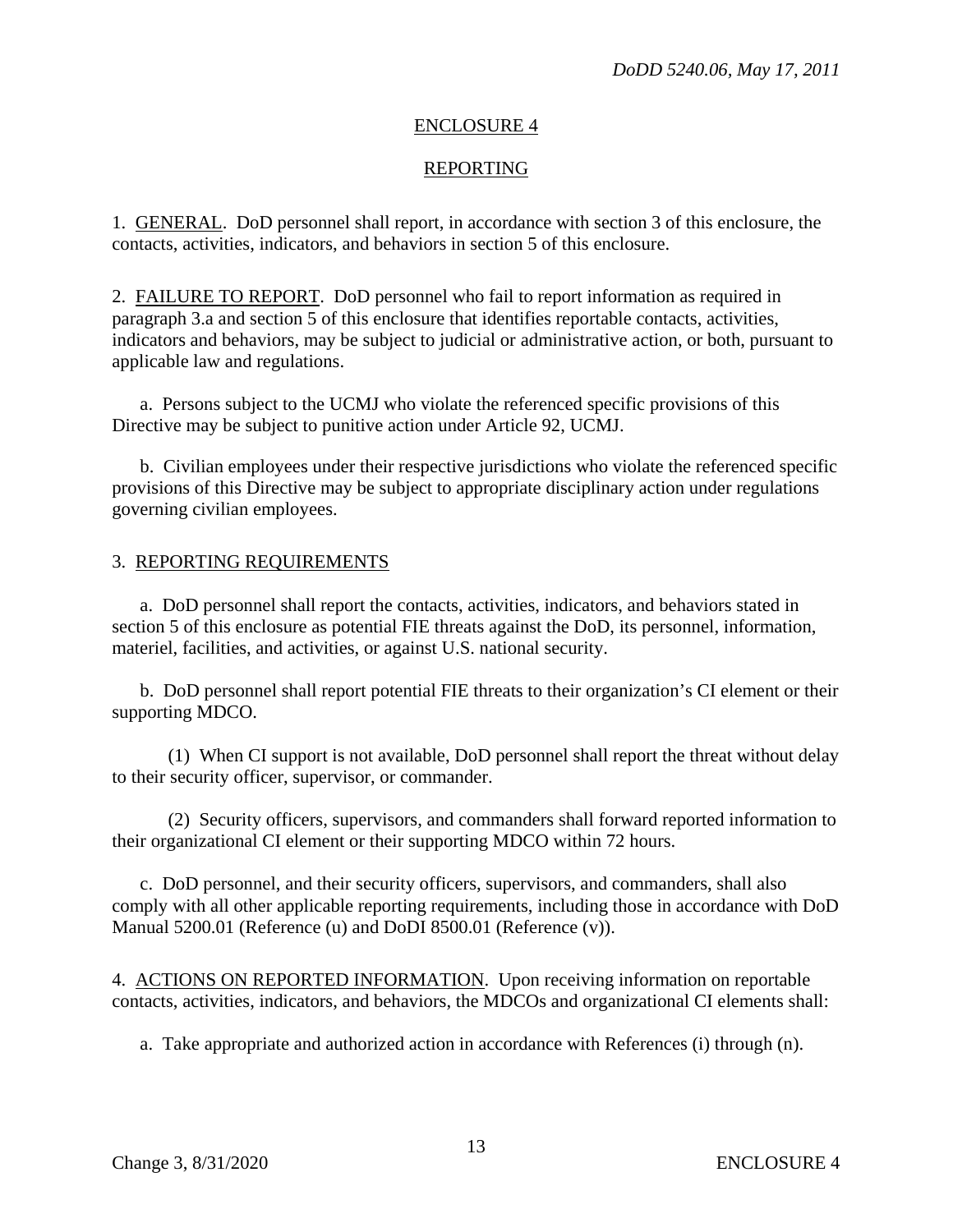b. In the event a contact, activity, indicator, or behavior is not associated with FIE, report such contacts, activities, indicators, and behaviors, to include self-radicalization, to the appropriate law enforcement or command authorities.

 c. Inform the DoD Components about reported incidents, as appropriate, to allow the DoD Components to implement protection measures.

5. REPORTABLE CONTACTS, ACTIVITIES, INDICATORS, AND BEHAVIORS. Tables 1 through 3 contain reportable contacts, activities, indicators, behaviors, and cyber threats associated with FIEs.

a. Table 1. Personnel who fail to report the contacts, activities, indicators, and behaviors in items 1 through 22 may be subject to judicial and/or administrative action in accordance with section 2 of this enclosure. The activities in items 23 and 24 are reportable, but failure to report these activities may not alone serve as the basis for punitive action under Article 92, UCMJ.

Table 1. Reportable Foreign Intelligence Contacts, Activities, Indicators, and Behaviors

| 1.  | When not related to official duties, contact with anyone known or believed to have<br>information of planned, attempted, actual, or suspected espionage, sabotage, subversion,<br>or other intelligence activities against DoD facilities, organizations, personnel, or<br>information systems. This includes contact through SNS that is not related to official<br>duties. |
|-----|------------------------------------------------------------------------------------------------------------------------------------------------------------------------------------------------------------------------------------------------------------------------------------------------------------------------------------------------------------------------------|
| 2.  | Contact with an individual who is known or suspected of being associated with a<br>foreign intelligence or security organization.                                                                                                                                                                                                                                            |
| 3.  | Visits to foreign diplomatic facilities that are unexplained or inconsistent with an<br>individual's official duties.                                                                                                                                                                                                                                                        |
| 4.  | Acquiring, or permitting others to acquire, unauthorized access to classified or sensitive<br>information systems.                                                                                                                                                                                                                                                           |
| 5.  | Attempts to obtain classified or sensitive information by an individual not authorized to<br>receive such information.                                                                                                                                                                                                                                                       |
| 6.  | Persons attempting to obtain access to sensitive information inconsistent with their duty<br>requirements.                                                                                                                                                                                                                                                                   |
| 7.  | Attempting to expand access to classified information by volunteering for assignments<br>or duties beyond the normal scope of responsibilities.                                                                                                                                                                                                                              |
| 8.  | Discovery of suspected listening or surveillance devices in classified or secure areas.                                                                                                                                                                                                                                                                                      |
| 9.  | Unauthorized possession or operation of cameras, recording devices, computers, and<br>communication devices where classified information is handled or stored.                                                                                                                                                                                                               |
| 10. | Discussions of classified information over a non-secure communication device.                                                                                                                                                                                                                                                                                                |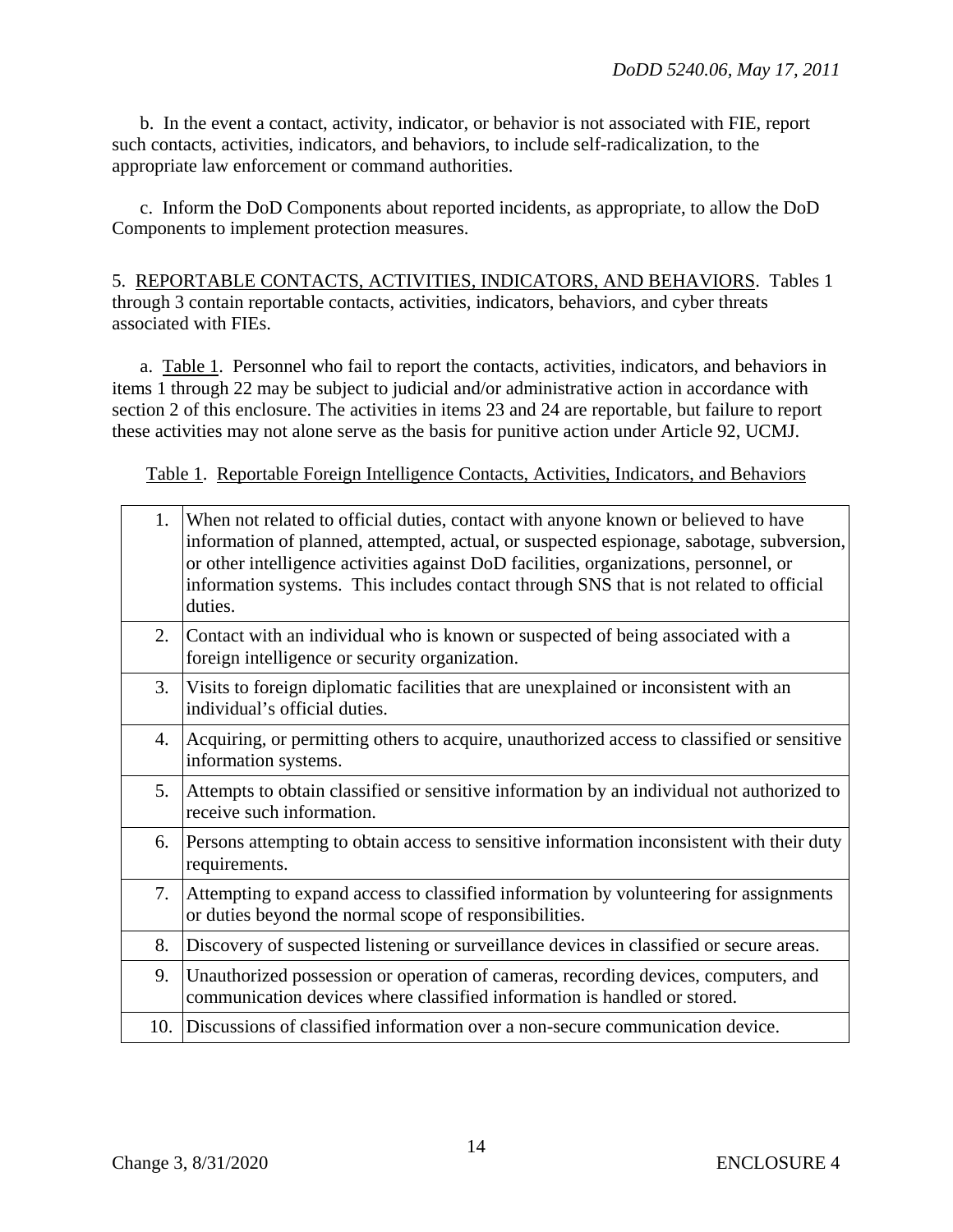| Table 1. Reportable Foreign Intelligence Contacts, Activities, Indicators, and Behaviors, |           |  |  |
|-------------------------------------------------------------------------------------------|-----------|--|--|
|                                                                                           | continued |  |  |

| 11. | Reading or discussing classified or sensitive information in a location where such<br>activity is not permitted.                                                                                                                                                                                                     |
|-----|----------------------------------------------------------------------------------------------------------------------------------------------------------------------------------------------------------------------------------------------------------------------------------------------------------------------|
| 12. | Transmitting or transporting classified information by unsecured or unauthorized means.                                                                                                                                                                                                                              |
| 13. | Removing or sending classified or sensitive material out of secured areas without proper<br>authorization.                                                                                                                                                                                                           |
| 14. | Unauthorized storage of classified material, regardless of medium or location, to include<br>unauthorized storage of classified material at home.                                                                                                                                                                    |
| 15. | Unauthorized copying, printing, faxing, e-mailing, or transmitting classified material.                                                                                                                                                                                                                              |
| 16. | Improperly removing classification markings from documents or improperly changing<br>classification markings on documents.                                                                                                                                                                                           |
|     | 17. Unwarranted work outside of normal duty hours.                                                                                                                                                                                                                                                                   |
| 18. | Attempts to entice co-workers into criminal situations that could lead to blackmail or<br>extortion.                                                                                                                                                                                                                 |
| 19. | Attempts to entice DoD personnel or contractors into situations that could place them in<br>a compromising position.                                                                                                                                                                                                 |
| 20. | Attempts to place DoD personnel or contractors under obligation through special<br>treatment, favors, gifts, or money.                                                                                                                                                                                               |
| 21. | Requests for witness signatures certifying the destruction of classified information when<br>the witness did not observe the destruction.                                                                                                                                                                            |
| 22. | Requests for DoD information that make an individual suspicious, to include suspicious<br>or questionable requests over the internet or SNS.                                                                                                                                                                         |
| 23. | Trips to foreign countries that are:<br>a. Short trips inconsistent with logical vacation travel or not part of official duties.<br>b. Trips inconsistent with an individual's financial ability and official duties.                                                                                                |
| 24. | Unexplained or undue affluence.<br>a. Expensive purchases an individual's income does not logically support.<br>b. Attempts to explain wealth by reference to an inheritance, luck in gambling, or a<br>successful business venture.<br>c. Sudden reversal of a bad financial situation or repayment of large debts. |

 b. Table 2. Personnel who fail to report the contacts, activities, indicators, and behaviors in items 1 through 9 may be subject to judicial and/or administrative action in accordance with section 2 of this enclosure. The activity in item 10 is reportable, but failure to report this activity may not alone serve as the basis for punitive action under Article 92, UCMJ.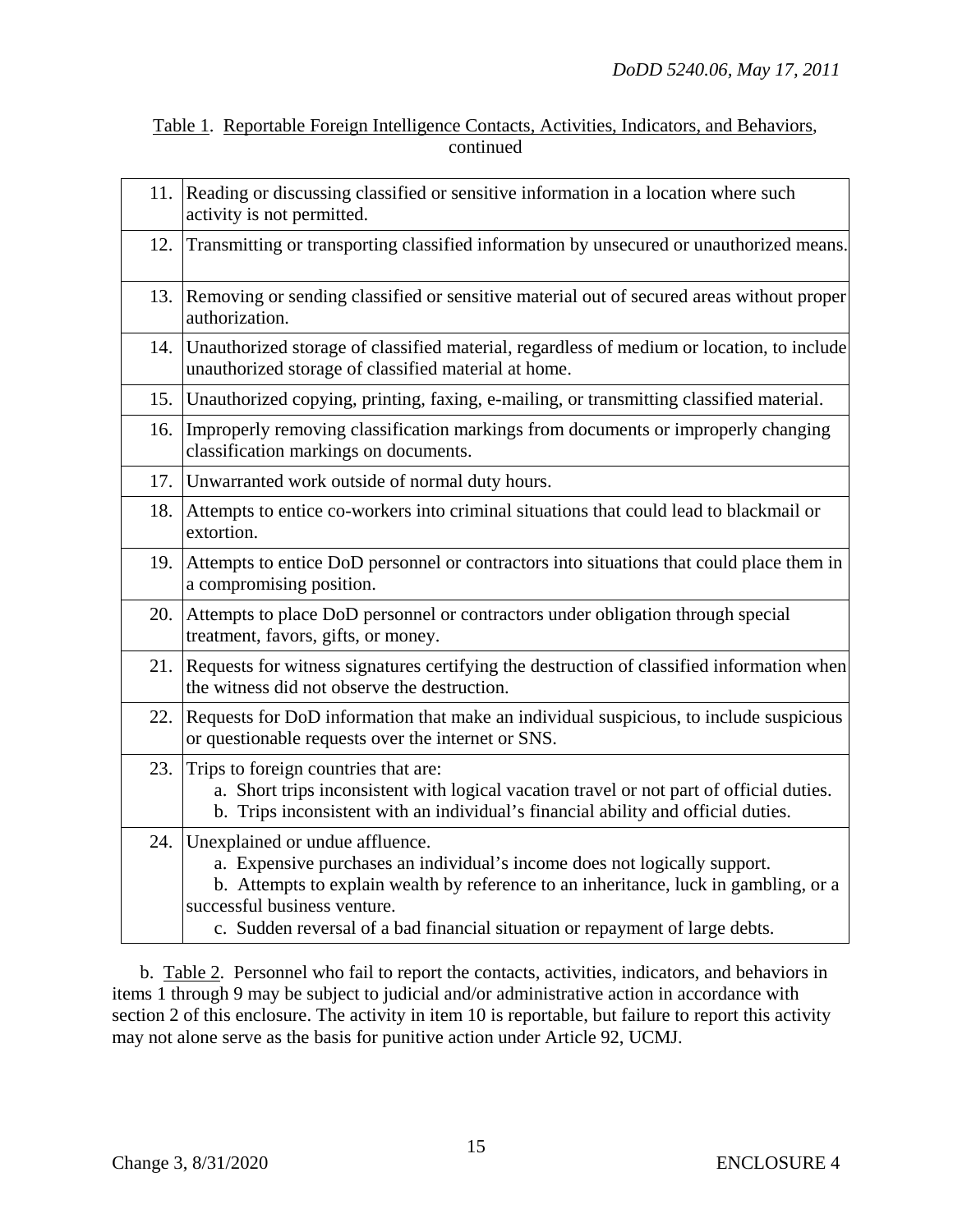| 1.  | Advocating violence, the threat of violence, or the use of force to achieve goals on<br>behalf of a known or suspected international terrorist organization.                                                                                                                                       |
|-----|----------------------------------------------------------------------------------------------------------------------------------------------------------------------------------------------------------------------------------------------------------------------------------------------------|
| 2.  | Advocating support for a known or suspected international terrorist organizations or<br>objectives.                                                                                                                                                                                                |
| 3.  | Providing financial or other material support to a known or suspected international<br>terrorist organization or to someone suspected of being an international terrorist.                                                                                                                         |
| 4.  | Procuring supplies and equipment, to include purchasing bomb making materials or<br>obtaining information about the construction of explosives, on behalf of a known or<br>suspected international terrorist organization.                                                                         |
| 5.  | Contact, association, or connections to known or suspected international terrorists,<br>including online, e-mail, and social networking contacts.                                                                                                                                                  |
| 6.  | Expressing an obligation to engage in violence in support of known or suspected<br>international terrorism or inciting others to do the same.                                                                                                                                                      |
| 7.  | Any attempt to recruit personnel on behalf of a known or suspected international<br>terrorist organization or for terrorist activities.                                                                                                                                                            |
| 8.  | Collecting intelligence, including information regarding installation security, on behalf<br>of a known or suspected international terrorist organization.                                                                                                                                         |
| 9.  | Familial ties, or other close associations, to known or suspected international terrorists<br>or terrorist supporters.                                                                                                                                                                             |
| 10. | Repeated browsing or visiting known or suspected international terrorist websites that<br>promote or advocate violence directed against the United States or U.S. forces, or that<br>promote international terrorism or terrorist themes, without official sanction in the<br>performance of duty. |

Table 2. Reportable International Terrorism Contacts, Activities, Indicators, and Behaviors

 c. Table 3. Personnel who fail to report the contacts, activities, indicators, and behaviors in items 1 through 10 may be subject to judicial and/or administrative action in accordance with section 2 of this enclosure. The indicators in items 11 through 19 are reportable, but failure to report these indicators may not alone serve as the basis for punitive action under Article 92, UCMJ.

Table 3. Reportable FIE-Associated Cyberspace Contacts, Activities, Indicators, and Behaviors

|    | Actual or attempted unauthorized access into U.S. automated information systems and<br>unauthorized transmissions of classified or controlled unclassified information. |
|----|-------------------------------------------------------------------------------------------------------------------------------------------------------------------------|
|    | Password cracking, key logging, encryption, steganography, privilege escalation, and<br>account masquerading.                                                           |
| 3. | Network spillage incidents or information compromise.                                                                                                                   |
| 4. | Use of DoD account credentials by unauthorized parties.                                                                                                                 |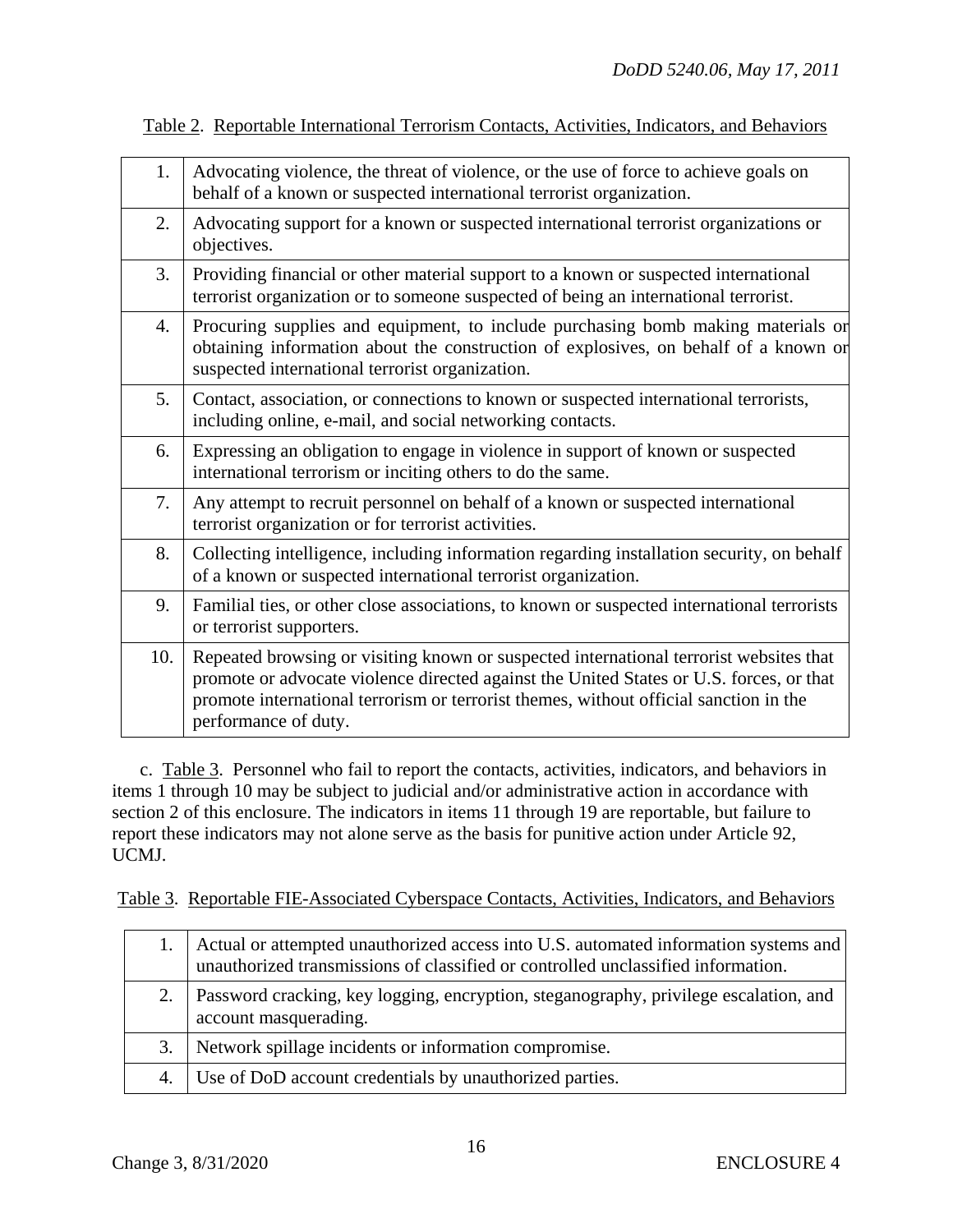| Table 3. Reportable FIE-Associated Cyberspace Contacts, Activities, Indicators, and Behaviors, |  |  |
|------------------------------------------------------------------------------------------------|--|--|
| continued                                                                                      |  |  |

| 5.  | Tampering with or introducing unauthorized elements into information systems.                                                                                                           |
|-----|-----------------------------------------------------------------------------------------------------------------------------------------------------------------------------------------|
| 6.  | Unauthorized downloads or uploads of sensitive data.                                                                                                                                    |
| 7.  | Unauthorized use of Universal Serial Bus, removable media, or other transfer devices.                                                                                                   |
| 8.  | Downloading or installing non-approved computer applications.                                                                                                                           |
| 9.  | Unauthorized network access.                                                                                                                                                            |
| 10. | Unauthorized e-mail traffic to foreign destinations.                                                                                                                                    |
| 11. | Denial of service attacks or suspicious network communications failures.                                                                                                                |
| 12. | Excessive and abnormal intranet browsing, beyond the individual's duties and<br>responsibilities, of internal file servers or other networked system contents.                          |
| 13. | Any credible anomaly, finding, observation, or indicator associated with other activity<br>or behavior that may also be an indicator of terrorism or espionage.                         |
| 14. | Data exfiltrated to unauthorized domains.                                                                                                                                               |
| 15. | Unexplained storage of encrypted data.                                                                                                                                                  |
| 16. | Unexplained user accounts.                                                                                                                                                              |
| 17. | Hacking or cracking activities.                                                                                                                                                         |
| 18. | Social engineering, electronic elicitation, e-mail spoofing or spear phishing.                                                                                                          |
| 19. | Malicious codes or blended threats such as viruses, worms, trojans, logic bombs,<br>malware, spyware, or browser hijackers, especially those used for clandestine data<br>exfiltration. |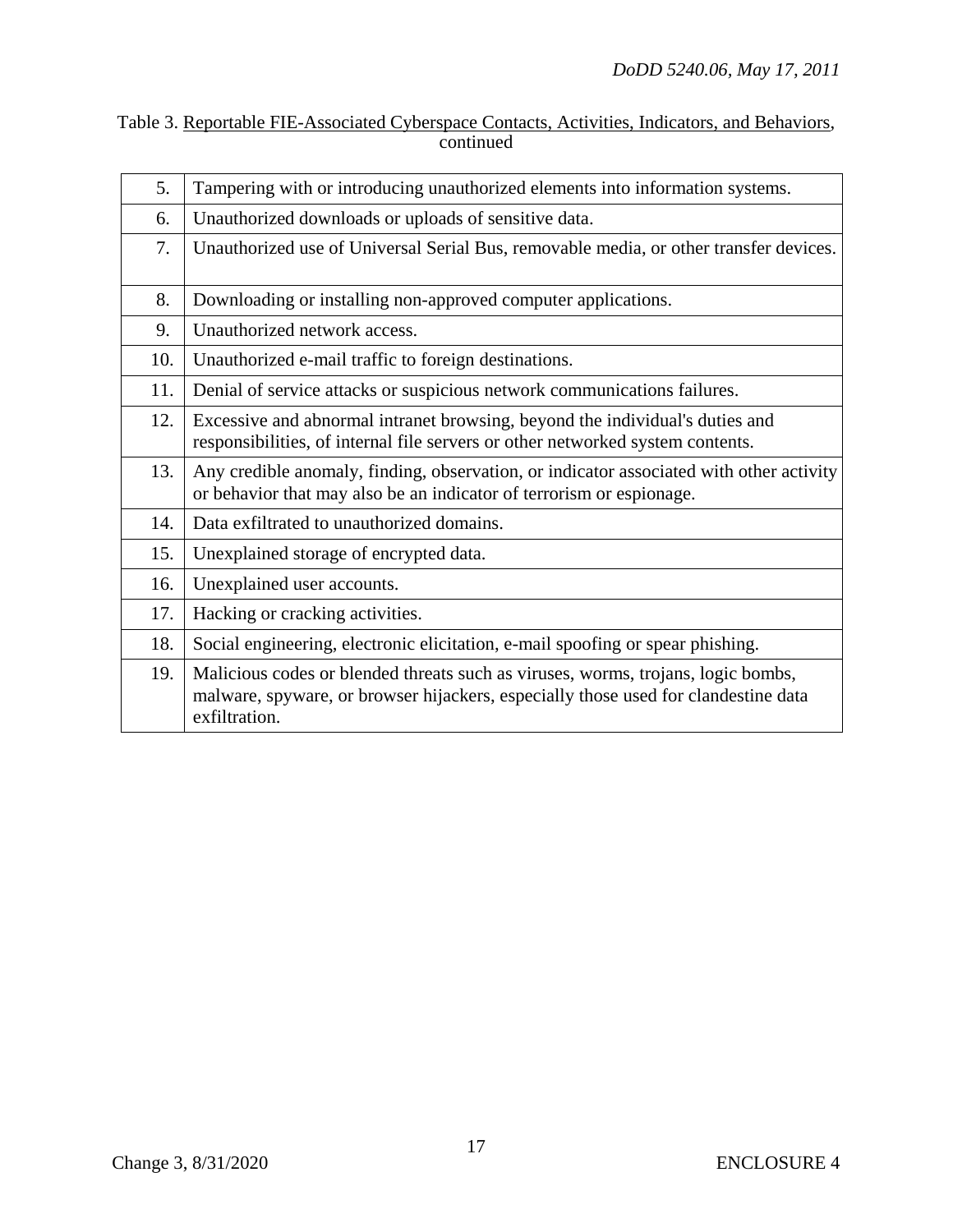#### CIARC

1. PURPOSE. The CIARC shall serve as the principal forum for sharing information on CIAR training programs, lessons learned, courses of action, and the FIE threat.

2. MEMBERSHIP. The Director, DIA, shall appoint the CIARC Chair. Core membership shall consist of a CI representative from the USD(I&S) staff, the Joint Staff, MDCOs, and the Marine Corps CI. The Chair may expand membership to include security and information assurance personnel and other full-time or permanent part-time Federal employees or military personnel.

3. MEETINGS. The CIARC shall convene at least quarterly to discuss CI issues. At the discretion of the Chair, it may meet by video teleconference or other electronic media. The Chair shall set the agenda with input provided by the members.

4. ACTIVITIES. The CIARC shall:

a. Seek to identify best practices for CIAR.

b. Provide advice to the DoD Components on CIAR training.

 c. Identify emerging trends in CIAR and assist the DoD Components in incorporating new information into CIAR training. Trends and new information shall include, but not be limited to:

- (1) Targets of foreign collection.
- (2) FIE modus operandi.
- (3) Cyberspace trends.
- (4) CI insider threat.

 d. Serve as the principal advisory body to the Director, DIA, on CIAR issues, identify gaps in or issues with current policy, and recommend courses of action.

e. Promote information sharing and collaboration on CIAR training throughout the DoD.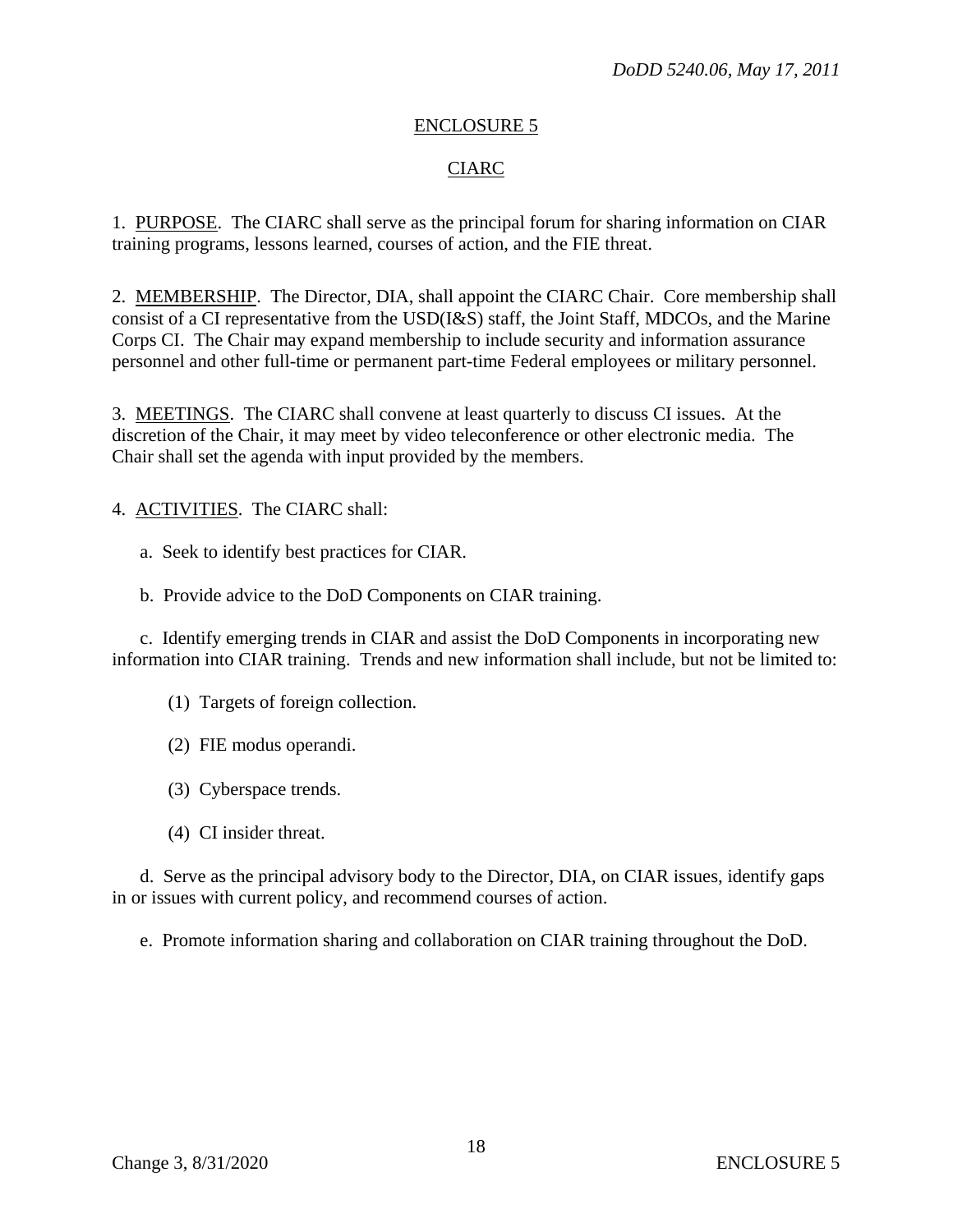# GLOSSARY

#### PART I. ABBREVIATIONS AND ACRONYMS

| CI.<br><b>CIAR</b>                                          | Counterintelligence<br>CI awareness and reporting                                                                                                                                       |
|-------------------------------------------------------------|-----------------------------------------------------------------------------------------------------------------------------------------------------------------------------------------|
| <b>CIARC</b>                                                | <b>CIAR Council</b>                                                                                                                                                                     |
| <b>DIA</b><br>DoDD<br>DoDI<br><b>DSS</b><br>$DDI (CL \& S)$ | Defense Intelligence Agency<br>DoD Directive<br>DoD Instruction<br>Defense Security Service<br>Director for Defense Intelligence, Counterintelligence, Law Enforcement,<br>and Security |
| <b>FIE</b>                                                  | foreign intelligence entity                                                                                                                                                             |
| <b>MDCO</b>                                                 | Military Department Counterintelligence Organization                                                                                                                                    |
| <b>SNS</b>                                                  | social networking services                                                                                                                                                              |
| <b>UCMJ</b><br>$USD(I\&S)$                                  | Uniform Code of Military Justice<br>Under Secretary of Defense for Intelligence and Security                                                                                            |

#### PART II. DEFINITIONS

These terms and their definitions are for the purposes of this Directive.

anomaly. Activity or knowledge, outside the norm, that suggests a foreign entity has foreknowledge of U.S. information, processes, or capabilities.

CI. Information gathered and activities conducted to identify, deceive, exploit, disrupt, or protect against espionage, other intelligence activities, sabotage, or assassinations conducted for or on behalf of foreign powers, organizations, or persons, or their agents, or international terrorist organizations or activities.

CI awareness. An individual's level of comprehension as to the FIE threat, methods, indicators, and reporting requirements.

CI insider threat. A person who uses their authorized access to DoD facilities, systems, equipment, information or infrastructure to damage, disrupt operations, compromise DoD information or commit espionage on behalf of an FIE.